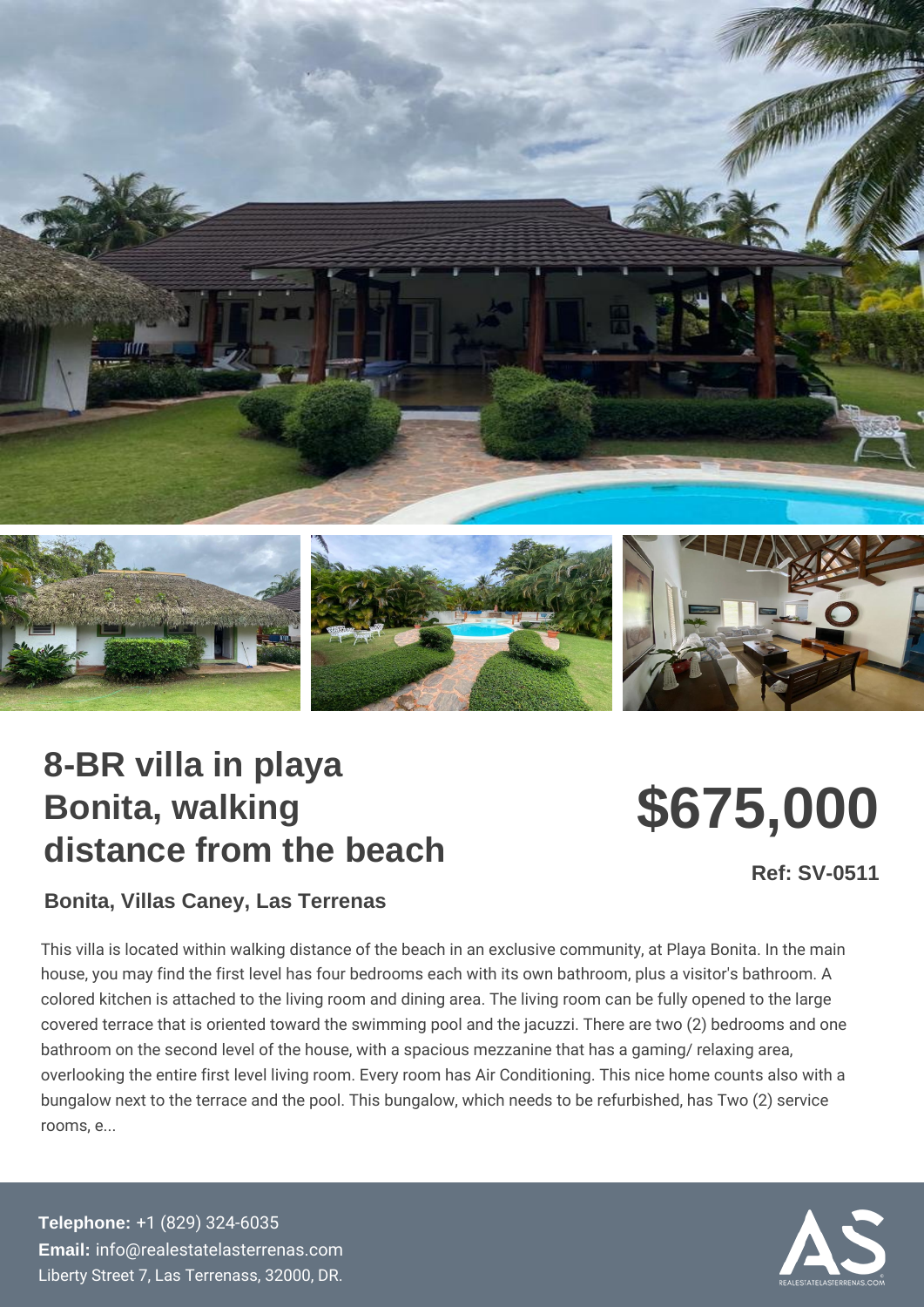## Property Description

This villa is located within walking distance of the beach in an ex

In the main house, you may find the first level has four bedrooms visitor's bathroom. A colored kitchen is attached to the living room and dining area. The living room can be fully room can be fully opened.

to the large covered terrace that is oriented toward the swimming

There are two (2) bedrooms and one bathroom on the second level mezzanine that has a gaming/ relaxing area, overlooking the entir has Air Conditioning.

This nice home counts also with a bungalow next to the terrace an needs to be refurbished, has Two  $(2)$  service rooms, each with its plus the tank.

The house is sold partially furnished, according to inventory.